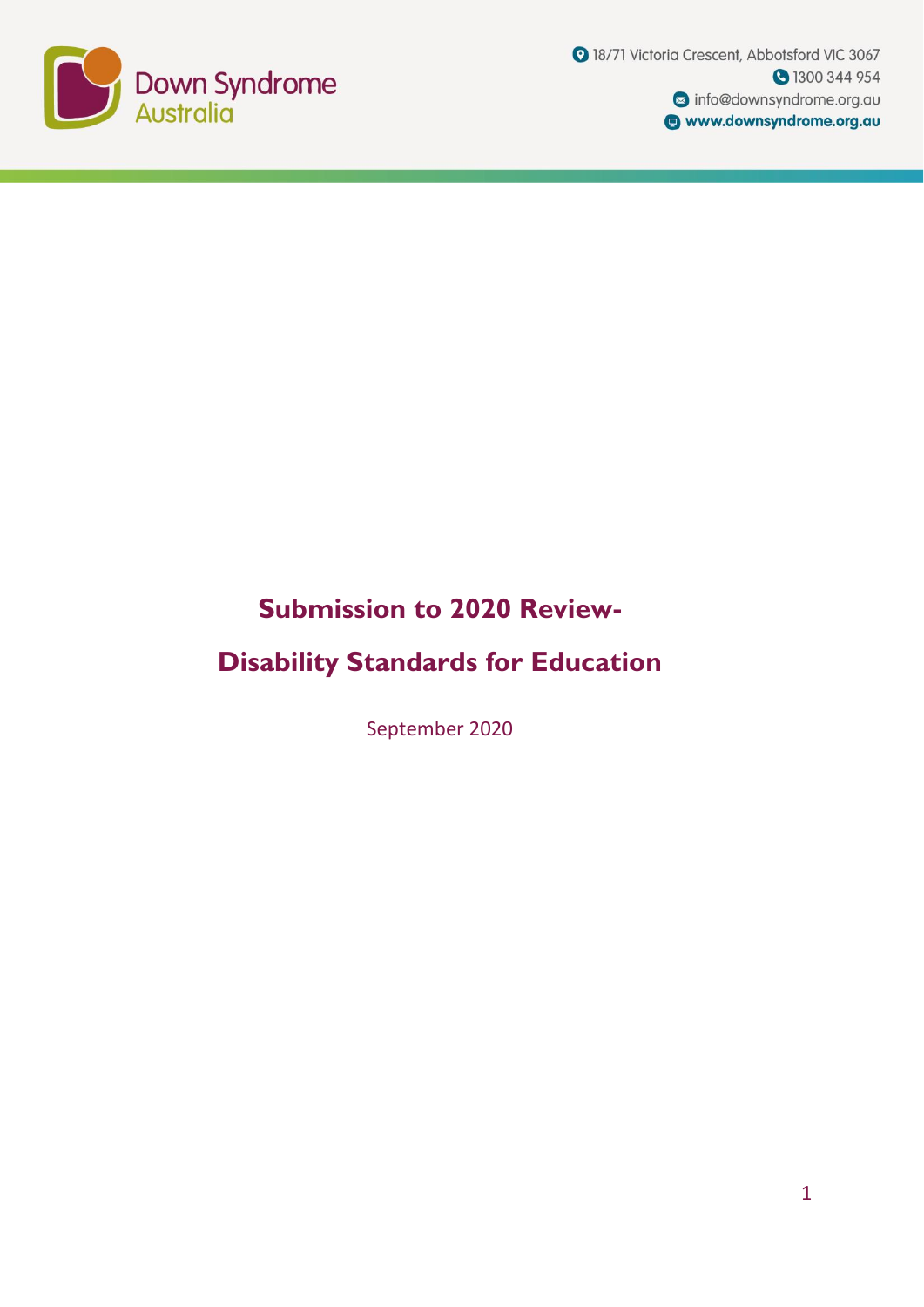

# **About Down Syndrome Australia**

Down Syndrome Australia was established in 2011 as the peak body for people with Down syndrome in Australia. Our purpose is to influence social and policy change and provide a national profile and voice for people living with Down syndrome. Our vision is an Australia where people living with Down syndrome are valued, reach their potential and enjoy social and economic inclusion.

Down Syndrome Australia is making this submission on behalf of the Down Syndrome Federation. The Down Syndrome Federation works together to provide support for people with Down syndrome and to make Australian society inclusive for people with Down syndrome. The Federation is made up of Down Syndrome Australia and the State and Territory Down syndrome organisations. We work in partnership to maximise the opportunities and support for people with Down syndrome and their families and support networks.

Down syndrome is a genetic condition in which the person has an extra copy of some or all of chromosome 21. This additional chromosome results in a number of physical and developmental characteristics and some level of intellectual disability. There are more than 15,000 Australians who have Down syndrome and approximately 1 in every 1,100 babies in Australia are born with Down syndrome.<sup>1</sup>

For more information contact:

Dr Ellen Skladzien Chief Executive Officer Down Syndrome Australia Email: **[Ellen.skladzien@downsyndrome.org.au](mailto:Ellen.skladzien@downsyndrome.org.au)** Website: **[www.downsyndrome.org.au](http://www.downsyndrome.org.au/)**

<sup>1</sup> Down Syndrome Australia (2020). Down Syndrome Population Statistics. Retrieved from **[https://www.downsyndrome.org.au/about-down](https://www.downsyndrome.org.au/about-down-syndrome/statistics/)[syndrome/statistics/](https://www.downsyndrome.org.au/about-down-syndrome/statistics/)**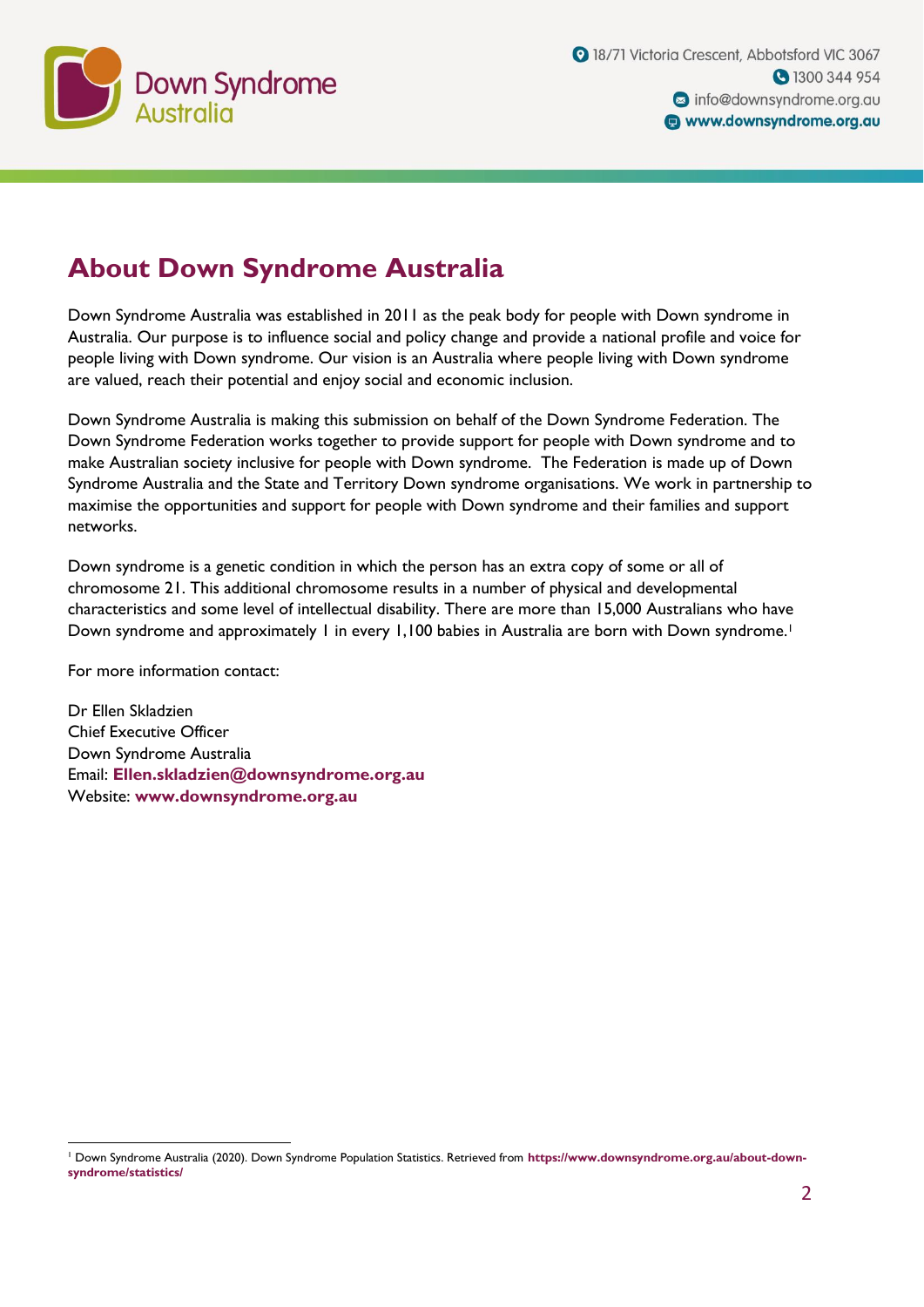

# **Submission to Disability Standards for Education**

Down Syndrome Australia (DSA) welcomes the opportunity to provide a submission to the Department of Education, Skills and Employment on the 2020 Review of the Disability Standards for Education.

As outlined by the discussion paper, the Disability Standards for Education 2005 (**Standards**) seek to ensure that students with a disability can access and participate in education on the same basis as students without a disability. The Standards set out the rights of students with a disability, the legal obligations of education providers, and examples of what can be done to meet the requirements of each part of the Standards.

Many of the concerns raised in the 2015 review of the Standards remain relevant<sup>2</sup> including:

- lack of awareness of the Standards amongst people with a disability and their families;
- the lack of clarity around the meaning and implementation of "reasonable adjustment" obligations, "unjustifiable hardship", and "on the same basis";
- reliance on a complaints-based enforcement mechanism; and
- large numbers of examples of school-based practices that breach the Standards, which illustrate the need for change in how the Standards are implemented.

Down Syndrome Australia receives regular reports from families about difficult interactions and experiences within schools. Students with Down syndrome are at times turned away from mainstream schools, or do not receive appropriate adjustments and supports once enrolled. At times teachers may not be appropriately skilled or supported to meet the requirement to provide appropriate adjustments. In some cases, research does not exist to determine evidence-based practices in the provision of reasonable adjustments, such as for assessment. Communication with families that is based on mutual respect and negotiation around reasonable adjustments does not always occur. Sometimes schools seemingly meet their legal requirement to consult families, but in practice this can be about informing them about decisions already made rather than genuinely consulting with them. There is a clear need to make improvements to the Standards to ensure that all students with disability have access to mainstream education and can get the adjustments and supports that they require.

### Inclusive Education

Although the Discussion Paper for this consultation suggests that discussions about the best way to provide education to students with a disability and issues around inclusive education are outside the scope of this review, we believe that these issues are central to the review and cannot be separated from the operation of the Disability Discrimination Act 1992 (DDA) and the Disability Standards.

<sup>&</sup>lt;sup>2</sup> Australian Government. Department of Education Skills and Employment (2015). Final Report of the 2015 Review of the Disability Standards for Education 2005.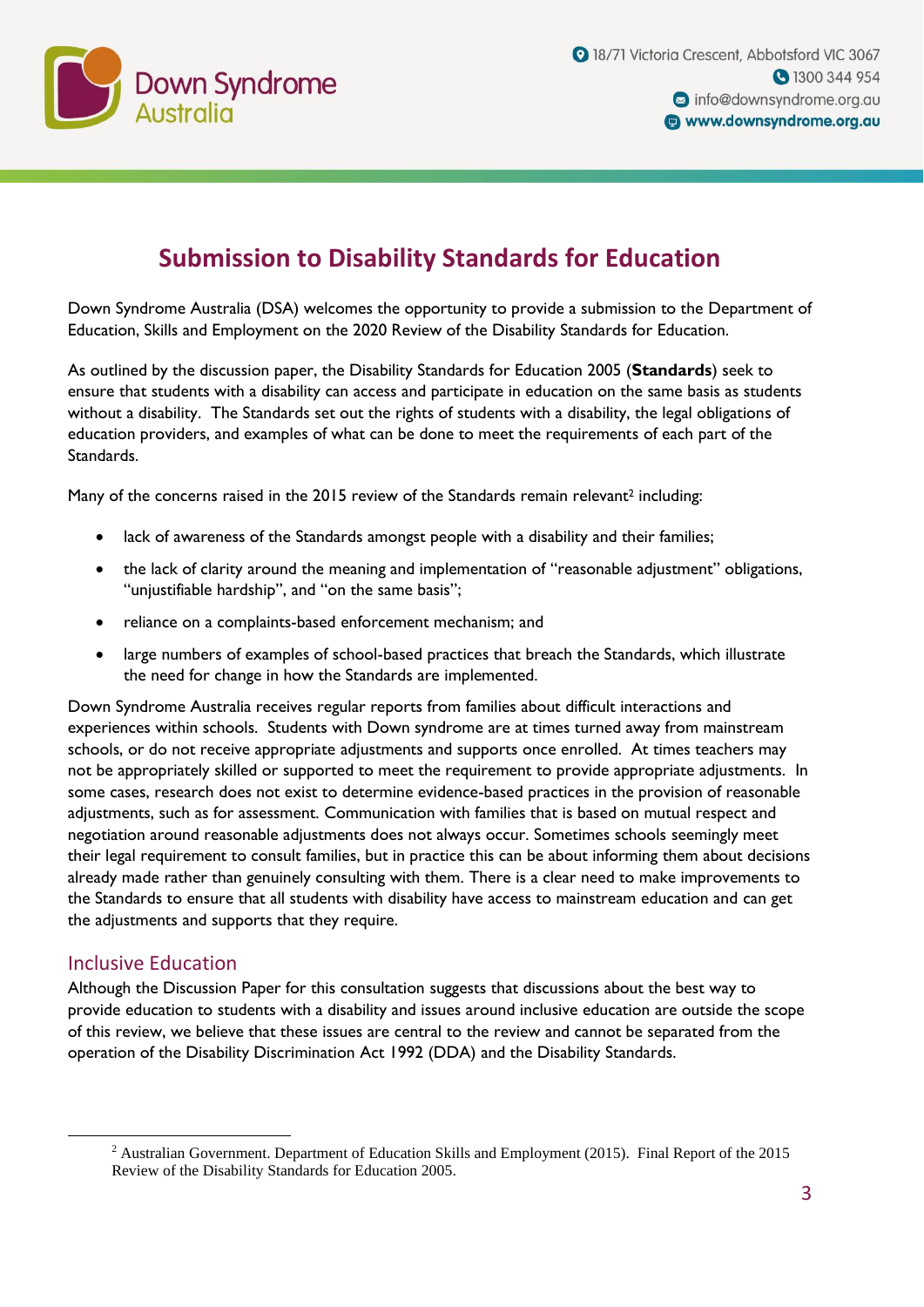

Australia has ratified the United Nations Convention on the Rights of Persons with Disabilities (UNCRPD) and therefore has agreed, under international law, to its domestic implementation.

Article 5 of the UNCRPD imposes an obligation on State Parties to "prohibit all discrimination on the basis of disability and guarantee to persons with disabilities equal and effective legal protection against discrimination on all grounds" and to "take all appropriate steps to ensure that reasonable accommodation is provided."

The UNCRPD further includes Article 24: A Right to Inclusive Education which guarantees students a right to education within the general ('mainstream') education with appropriate supports "consistent with the goal of full inclusion".

#### Article 24.1 of the CRPD states:

*"State Parties recognise the right of persons with disabilities to education. With a view to realizing this right without discrimination and on the basis of equal opportunity, State Parties shall ensure an inclusive education system at all levels … ."*

#### Article 24.2 further states:

*"In realizing this right, States Parties shall ensure that:* 

*(a) Persons with disabilities are not excluded from the general education system on the basis of disability …;* 

*(b) Persons with disabilities can access an inclusive, quality and free primary education and secondary education on an equal basis with others in the communities in which they live;* 

*(c) Reasonable accommodation of the individual's requirements is provided;* 

*(d) Persons with disabilities receive the support required, within the general education system, to facilitate their effective education;* 

*(e) Effective individualized support measures are provided in environments that maximize academic and social development, consistent with the goal of full inclusion.*

The DDA purports to implement Australia's international law obligations under the UNCRPD. The Disability Standards are the subordinate legislation under the DDA which focuses on education. The DDA and the Standards do not provide for the right to inclusive education or any process for creating systemic change to promote inclusive education within Australia. This is inconsistent with our obligations under the UNCRPD and needs to be corrected in either the DDA or the Standards.

Down Syndrome Australia adopts the position, consistently with international human rights law applicable to Australia, that access to inclusive education is a fundamental human right for all Australian children. Down Syndrome Australia has endorsed the **[ACIE Roadmap for Inclusive Education](https://acie105204494.files.wordpress.com/2020/07/acie-roadmap-updated-30-july.pdf)** which calls for a national strategy to implement an inclusive education system and includes the need for a reform of the DDA and review of the Standards to ensure that they are consistent with the UNCRPD.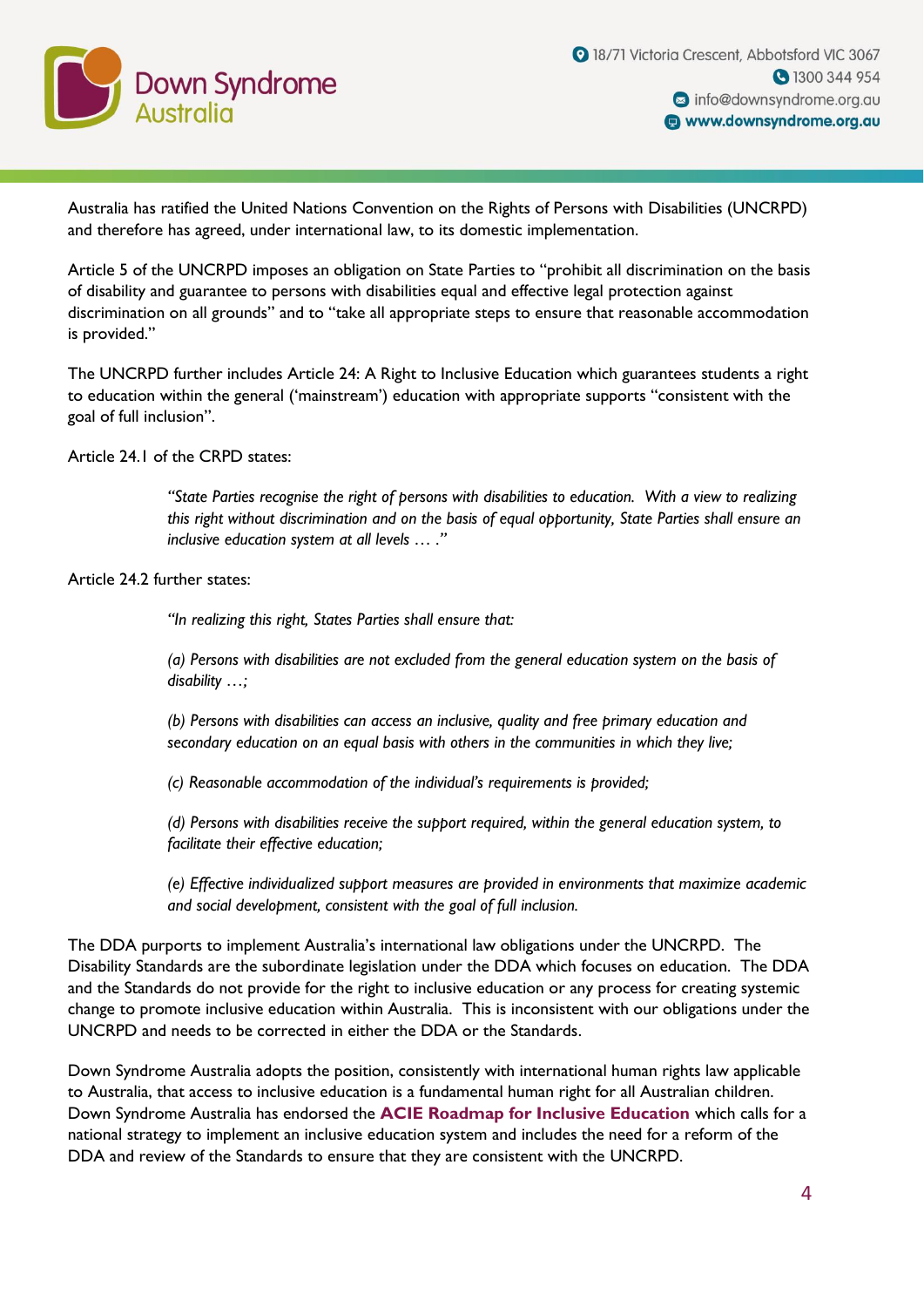

There is overwhelming evidence that inclusive education leads to better academic and social outcomes for both students with and without a disability. The most recent comprehensive review of the research was undertaken by the Alana Institute and released in 2016. The research shows that all students benefit from an inclusive education setting. The researchers found 'clear and consistent evidence that inclusive educational settings can confer substantial short and long-term benefits for students with and without disabilities'.<sup>3</sup> There is also evidence that attending segregated schools minimises opportunities for social inclusion within the education setting but also has a long-term impact on social inclusion. <sup>4</sup> Many students who attend segregated schools go on to work in segregated workplaces and have fewer opportunities to live independently.

DSA argues that the education system needs to be reformed to ensure that it is able to provide a highquality inclusive education to every student, that respects their individual characteristics and meets their educational needs. It is the view of DSA that families should not be responsible for fighting for effective inclusive practice. Rather, it should be the responsibility of systems to meet their obligations under the Disability Discrimination Act 1992 and the Disability Standards for Education. The Standards should be revised to ensure that they clearly protect and promote the rights of students to access inclusive education. In addition, the Australian government should consider more comprehensive legal reform to recognise and provide for the fundamental human right of students with disability to inclusive education on the basis of equality and non-discrimination, and to drive the system-wide implementation of inclusive education.

There is a need for a shift from the Standards being utilised as a complaints-based enforcement mechanism to one in which the Standards support and promote access to inclusive education. It should be noted that in the 2015 review, Recommendation 10 suggested the Australian Government explore the feasibility of a nationally consistent monitoring and accreditation model to strengthen pro-active compliance with the Standards.5 This type of pro-active approach coupled with Standards which specifically identify the rights of students to access inclusive education would support Australia to meet its obligations under the UNCRPD and importantly lead to better outcomes for students with a disability.

# Barriers to Participation for Students with Intellectual Disabilities

Students with intellectual disability face a range of barriers to participation in mainstream education. Some of the barriers for students with Down syndrome which have been raised by young people with Down syndrome and their family members include:

• 'gatekeeping' by schools in which the principal or teachers indicate that they do not have the skills or resources to support the student

<sup>&</sup>lt;sup>3</sup> Alana Institute (2016). A summary of inclusive education. Retrieved from

http://alana.org.br/wpcontent/uploads/2016/12/A\_Summary\_of\_the\_evidence\_on\_inclusive\_education.pdf <sup>4</sup> [https://www.european-](https://www.european-agency.org/sites/default/files/Evidence%20%E2%80%93%20A%20Review%20of%20the%20Literature_0.pdf)

[agency.org/sites/default/files/Evidence%20%E2%80%93%20A%20Review%20of%20the%20Literature\\_0](https://www.european-agency.org/sites/default/files/Evidence%20%E2%80%93%20A%20Review%20of%20the%20Literature_0.pdf) [.pdf](https://www.european-agency.org/sites/default/files/Evidence%20%E2%80%93%20A%20Review%20of%20the%20Literature_0.pdf)

<sup>5</sup> <https://docs.education.gov.au/system/files/doc/other/final-report-2015-dse-review.pdf>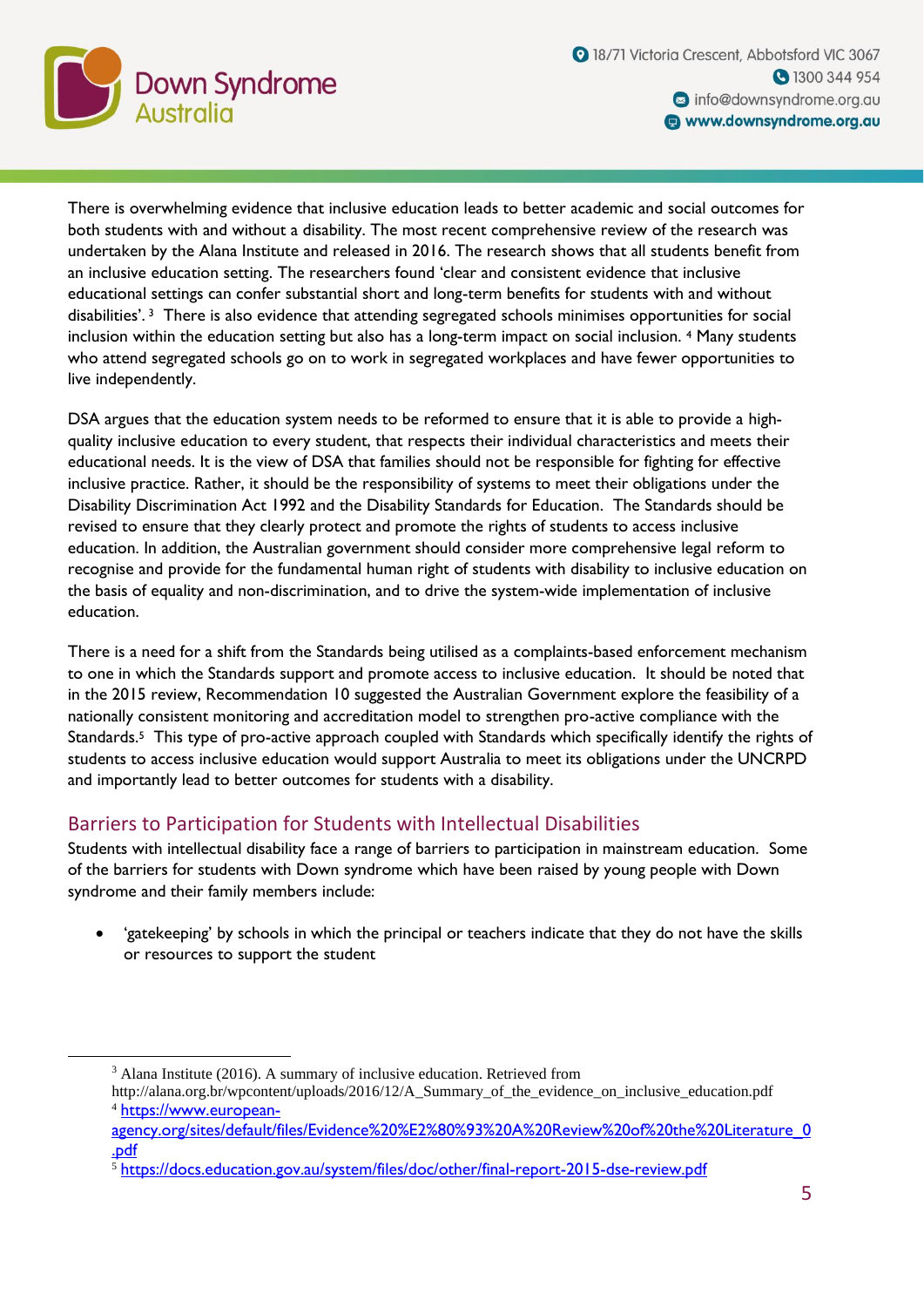

- teachers who claimed to have had little training about disabilities, and who may lack the information/support to make appropriate adjustments to the curriculum for children with intellectual disabilities
- lack of access to appropriate supports (teacher aids/support workers in class)
- delegation of responsibility for the student's education to the teacher aide
- concerns about safety or health issues
- exclusion from school activities (camps, drama, music, sport) or expectation of parental involvement in order for the student to attend
- families told their child can only attend on certain days or times
- applications being rejected from private schools
- families being asked to pay additional school fees to cover teacher aide provision prior to enrolment in private schools
- lack of meaningful collaboration on Individual Education Plans
- fear of retribution if concerns are raised by parents
- lack of access to post-school training opportunities.

A 2017 Down Syndrome Australia survey found that a third of families reported that their child with Down syndrome had been excluded from education or related activities because of their disability. This included exclusion from sports, camps, excursions, extracurricular activities.

These results are consistent with other Australian data. For example, Children and Young People Disability Australia (CYDA) has repeatedly shown through their annual national Surveys on education that students with disability are excluded from education. In their 2019 survey, they found that 40% of students with a disability were excluded from events or activities at school in the last year. They also found that 12.5% of students with disability had been refused enrolment.

### **Enrolment**

A number of families told us about difficulties in enrolling in particular schools because of a child having a disability. Below are a few of the many examples we received from families talking about their experiences.

- *I applied for my son to be at a private primary school and our application was rejected. Reason given was their focus was on academic achievements.*
- *When looking around for a school we have had coordinators/principals suggest that their school might not be the ideal setting for our son - code for send him anywhere but here.*
- *I was told there is a special school that would be a better place for him. When I told the principal that I wanted him to attend a regular school with his sister, she said that their school would not be able to provide the supports he needed.*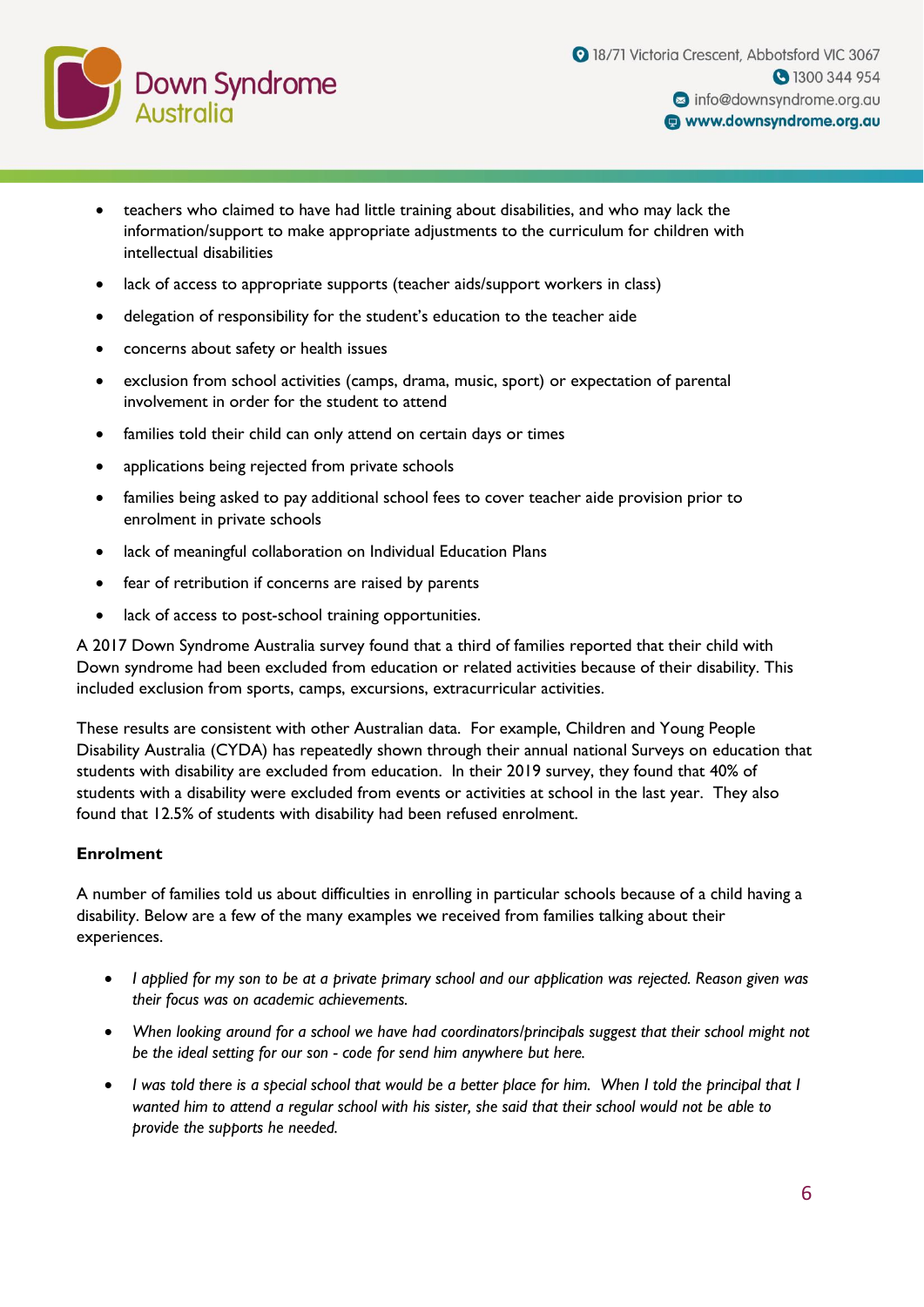

• *The principal at the primary school I had chosen for T tried very hard to turn us away even arranging for a psychologist to talk me out of sending T to her school. T occasionally needed an ambulance during school hours. This principal said that this was very upsetting for the other students. No mention of T's welfare.* 

## **Participation**

We were also told by families about the difficulties students had in participating in the school on an equal basis. This often occurred in relation to camps, or extracurricular activities. Below are just a few of the quotes we received from families talking about the difficulties in participation.

- *The primary school she had her name down for a school camp from the beginning of the year, then at the last moment (2 days before camp) they told me she couldn't go because there was no one to support her. I was fuming ... called DS office and got the number of the antidiscrimination ombudsman, and she went on camp ... but it should not have happened like this.*
- *At mainstream school, my daughter was unable to take part in activities like camp due to lack of support to help her.*
- *My teenager has been excluded from school excursions as they are aimed at mainstream children ... activities at camps not scaled down enough and also issues with food and not eating the one meal offered at mealtimes. I have offered to provide a meal, heat only and was told that cannot be done.*
- *We are often asked to consider alternative options at school. Sometimes he is not taken to the oval at*  school or to specific classes because he has to walk further or negotiate stairs, etc. They assume he will 'get tired'. We have been asked to pick him up early and start him later because he is slower on the *stairs (they have put him in a class up 2 flights of stairs). When he first started school we were asked to consider part time schooling. We refused to start him any less than the other reception students and he has managed it fine. I often find that people just assume he can't do something because he has DS before they even try. I just want them to try the 'normal' way first and if that doesn't work, then look at Plan B. They tend to go straight to Plan B all the time.*
- *My child has been repeatedly excluded from some school excursions without asking us. For example, sometimes we find out there is a drama excursion or play try outs on the next day from fellow parents but no note sent to us even though we have requested information comes to us as well . We can't always rely on our son to tell us or bring the note home.*

### **Curriculum**

Families also told us about schools not making appropriate adjustments to the curriculum for the student with a disability.

- *They are sending my teenage daughter home with worksheets about the Hungry Caterpillar story. This obviously does not interest her. How can they expect her to learn if they treat her like a pre-schooler?*
- *The school does not seem to understand how to support S's learning. She is very interested in numbers and wants to learn maths but they keep giving her work that is too easy. She wants to be challenged but she does not have opportunities.*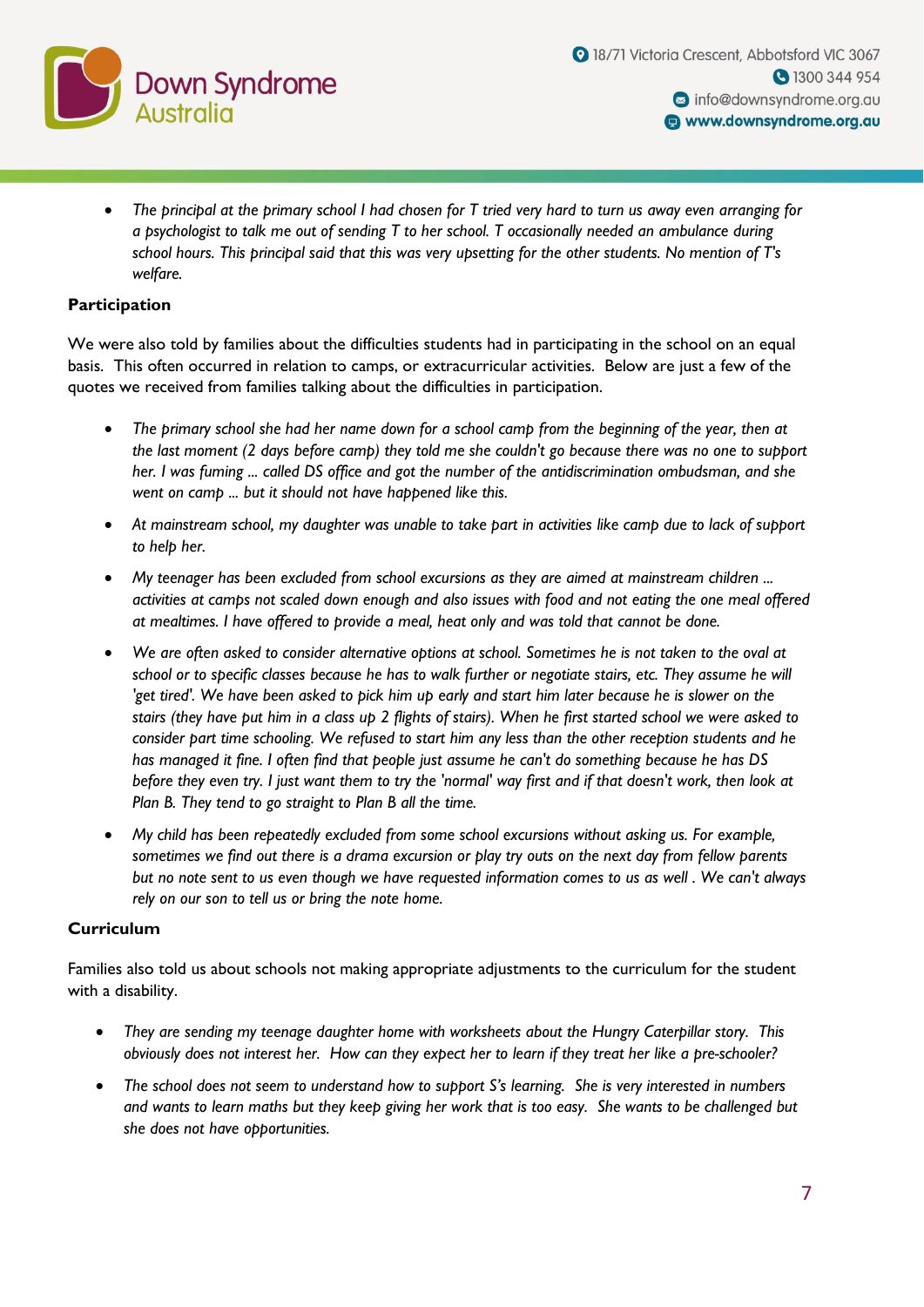

- *My daughter is constantly shadowed by a SSO. They aren't giving her a chance to be independent or try to learn on her own.*
- *When I complained that she was not getting the support she needed to learn in the classroom, the principal suggested that I might want to look at other options or maybe a special school.*

Families have also noted that in some cases there is little accountability for the outcomes for students with intellectual disability. Often students are encouraged not to participate in NAPLAN and their progress on literacy and maths is not tracked. If students reach secondary school and have not yet learned to read, appropriate adjustments are not always made for students.

These stories from families illustrate just some of the challenges facing students with disabilities. The findings from the DSA survey suggest that the Disability Standards for Education are not effective in ensuring that students with a disability can access and participate in education on the same basis as students without a disability. In many cases, students are being enrolled in segregated learning environments because mainstream schools are unwilling to provide reasonable adjustments for that child, despite the requirement under the Disability Standards. It is unclear as to whether schools are unaware of their obligations under law, uncertain as to how to interpret the Standards or if they are aware of the difficulty in enforcing the Standards and therefore, willing to take the risk in not providing required adjustments.

# Reasonable Adjustment/Unjustifiable Hardship

The Standards are problematic in their definition of 'reasonable adjustment' and 'unjustifiable hardship'. The use of this terminology is not consistent with the equivalent concept defined by the CRPD<sup>16</sup>. These terms are loosely defined in order to provide flexibility. This means that schools/educators can interpret these terms subjectively and this can make it even more difficult for families to be successful in any complaints lodged about adherence to the Standards. The lack of clarity around these definitions can make it difficult for parents to question or challenge a decision by the school. The school can say that they are complying with the Standards but that the adjustment in question is not considered reasonable or will lead to an unjustifiable hardship.

Reasonable adjustments are defined as "achieves this purpose [to assist a student to participate in education on the same basis as other students] while taking into account the student's learning needs and balancing the interests of all parties affected, including those of the student with disability, the education provider, staff and other students." This definition clearly leaves room for schools to argue that the requested adjustments are not 'reasonable' due to impacts on teachers or other students and seemingly places on the same footing the fundamental human rights of students with disability to education and other competing 'interests'. This approach is not appropriate or consistent with the UNCRPD. Schools utilise this clause to justify gatekeeping and not providing accommodation for students. For example, a student with high behaviour support needs may be rejected from enrolment because the adjustments required might have an impact on other students and teachers.

The Guidance Notes of the Standards indicate "If in a particular situation the school could show that a student would be better off in another available school which had the adjustments required by the student,

<sup>6</sup> https://www.cyda.org.au/resources/details/65/inquiry-into-free-and-equal-an-australian-conversation-onhuman-rights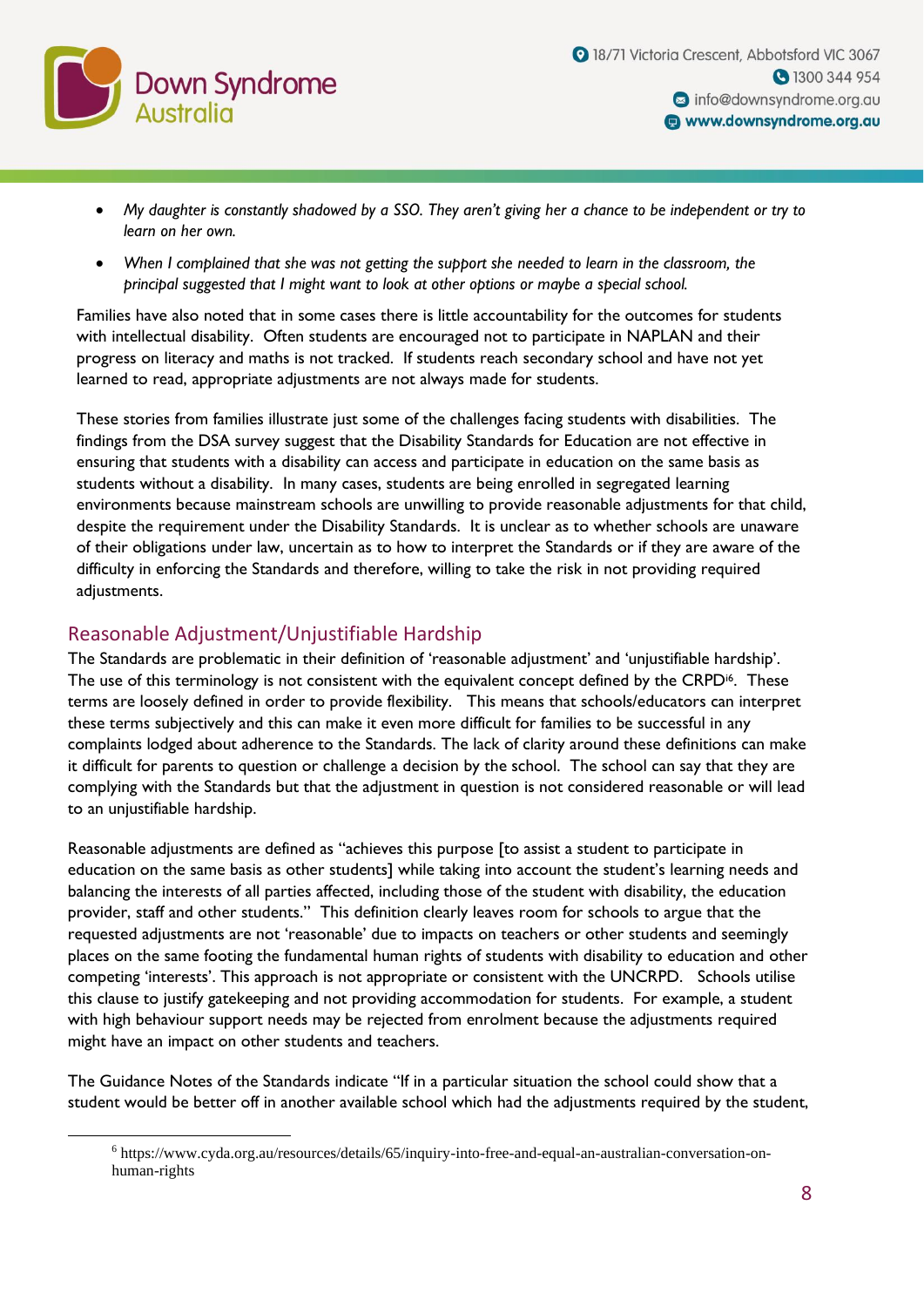

then this would clearly be a factor in determining whether any significant adjustment at the school would be reasonable."<sup>7</sup> Again schools can use the option of a segregated learning environment to justify not providing adjustments for a student, as they could potentially receive those adjustments in another school environment. This is not consistent with a human rights approach of supporting all students to access inclusive education.

The Standards do not require changes to be made if they impose 'unjustifiable hardship' on the education provider. Again, this provides another opportunity for schools to argue that the adjustments required by a student with a disability cannot be met.

In assessing the reasonableness of an adjustment, an education provider can consider inherent or essential aspects of programs. Guidance notes of Section 3.5 (3) state, "In providing for students with disabilities, a provider may continue to ensure the integrity of its courses or programs and assessment requirements and processes, so that those on whom it confers an award can present themselves as having the appropriate knowledge, experience and expertise implicit in the holding of that particular award." We acknowledge the importance of this statement but argue that there is danger in allowing any institution to claim that an aspect is inherent without a review mechanism. Furthermore, this provision needs to be clarified to ensure that what was intended to apply to university or vocational courses does not become misapplied to any teaching situation or level.

In our view, the DDA and the Standards should be amended to include a right to reasonable accommodations as a 'default' position as well as "non-rejection" provisions in relation to students with disability being turned away from 'mainstream' school.

## Compliance/Complaints Process

The Disability Standards for Education rely on a complaints mechanism to drive compliance. There is no requirement for educators to demonstrate compliance with the Standards. As a result the Standards are not being utilised to create systemic change to the education system and to ensure inclusion, but instead are a tool to be used when appropriate adjustments are not made, and only by families with the social capital to do so.

Unfortunately, as noted in the 2015 review, awareness of the Standards amongst families is low and parents who are aware of the Standards are unsure about how to utilise the Standards to advocate for their child. Often parents are fearful of backlash or reprisal from schools if they use the Standards to advocate for their child. Some families are not comfortable having to advocate strongly for their child and choose the path they did not desire of withdrawing their child from the school or accepting a lack of accommodation for their child's needs.

Depending on the State, the process for lodging concerns can be quite prolonged and lacking in a timely outcome for students. In most States the process of raising a concern about adherence to the Standards would include:

Raise the issue with the teacher in question

<sup>7</sup>https://docs.education.gov.au/system/files/doc/other/disability\_standards\_for\_education\_2005\_guidance\_notes \_0.pdf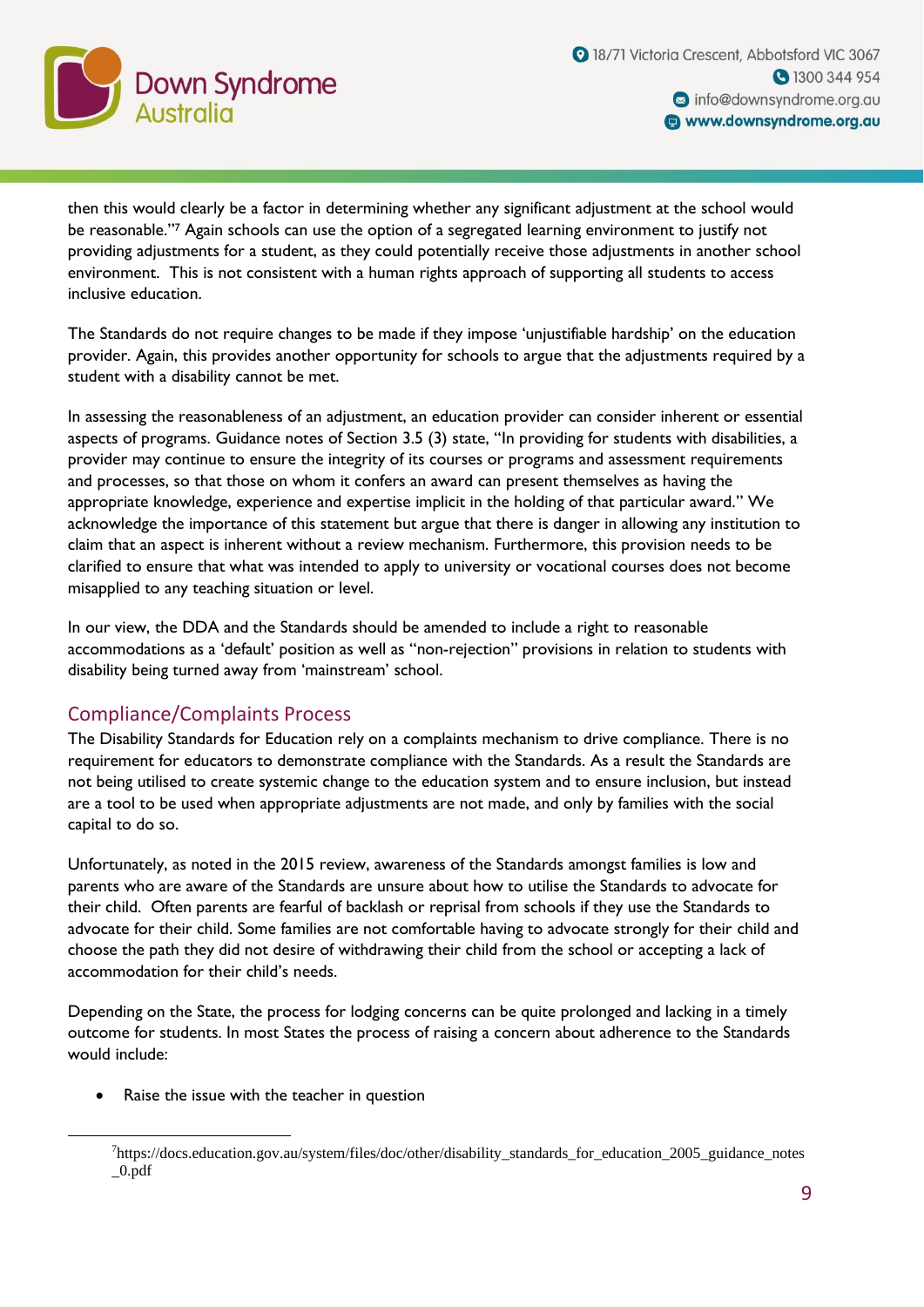

- If not resolved raise the issue with the school leadership team (Principal)
- Raise the matter with the Department of Education/Training in that State
- Raise the complaint with the Human Rights Commission
- If not resolved by the Human Rights Commission a process that can take around 2 years, the complainant can take the issue to the Federal Court.

Many families lack the time and energy to take the complaint to the Human Rights Commission. Even when they do take it to the Commission, some families have reported schools not being willing to fully participate in the conciliation process. Parents who choose to take the complaint to the courts face significant financial risks in addition to the stress and other impacts of taking legal action. The imbalance of power between families and education departments/large independent schools and education providers (who generally have much more access to the financial resources required to pursue matters through the courts) is problematic. Independent advocates can play an important role in supporting families through these matters, but inadequate funding for disability advocacy means that at times there is a waiting list or a lack of availability of advocacy services. In any event, individual advocacy services cannot overcome weak legal protections.

Children with intellectual disabilities find themselves in a system that lacks transparency and accountability where respect for their rights is largely dependent on the nature and beliefs of individuals. This lack of accountability is especially problematic given widespread societal biases and prejudice against people with intellectual dsiabilities<sup>8</sup>. There is a need to reform the complaints processes under the Disability Discrimination Act and the Disability Standards for Education to make them simpler, easier for individuals with intellectual disabilities and their families to access and ensure there is true accountability and consequence for those who knowingly breach the Standards.

As part of the implementation of the Standards there should be a clear mediation process for any disputes which can be made available to families before raising the issue further. As part of this, there should be a helpline or contact centre where both families and educators can talk about the issues confidentially and get ideas and supports. This would assist both educators and families to understand their rights and requirements under the Standards and avoid some of the failures that can arise.

### Summary

There is strong evidence that many students with a disability struggle to get access to the supports they need within the education system. Many are turned away from mainstream education. The Standards are not achieving their aims and objectives to "ensure that students with disability are able to access and participate in education on the same basis as students without disability."

The Standards and the DDA need to be replaced or supplemented with new laws, to ensure that Australia's regulatory framework for education of students with disability fully aligns with the rights and concepts in the UNCRPD, including the approach to equality and non-discrimination applicable pursuant to the UNCRPD. The Standards should clearly outline the right of every student to be included in their local

<sup>8</sup> Department of Health and Human Services Victoria State Government (2018) Survey of Community Attitudes toward People with Disability